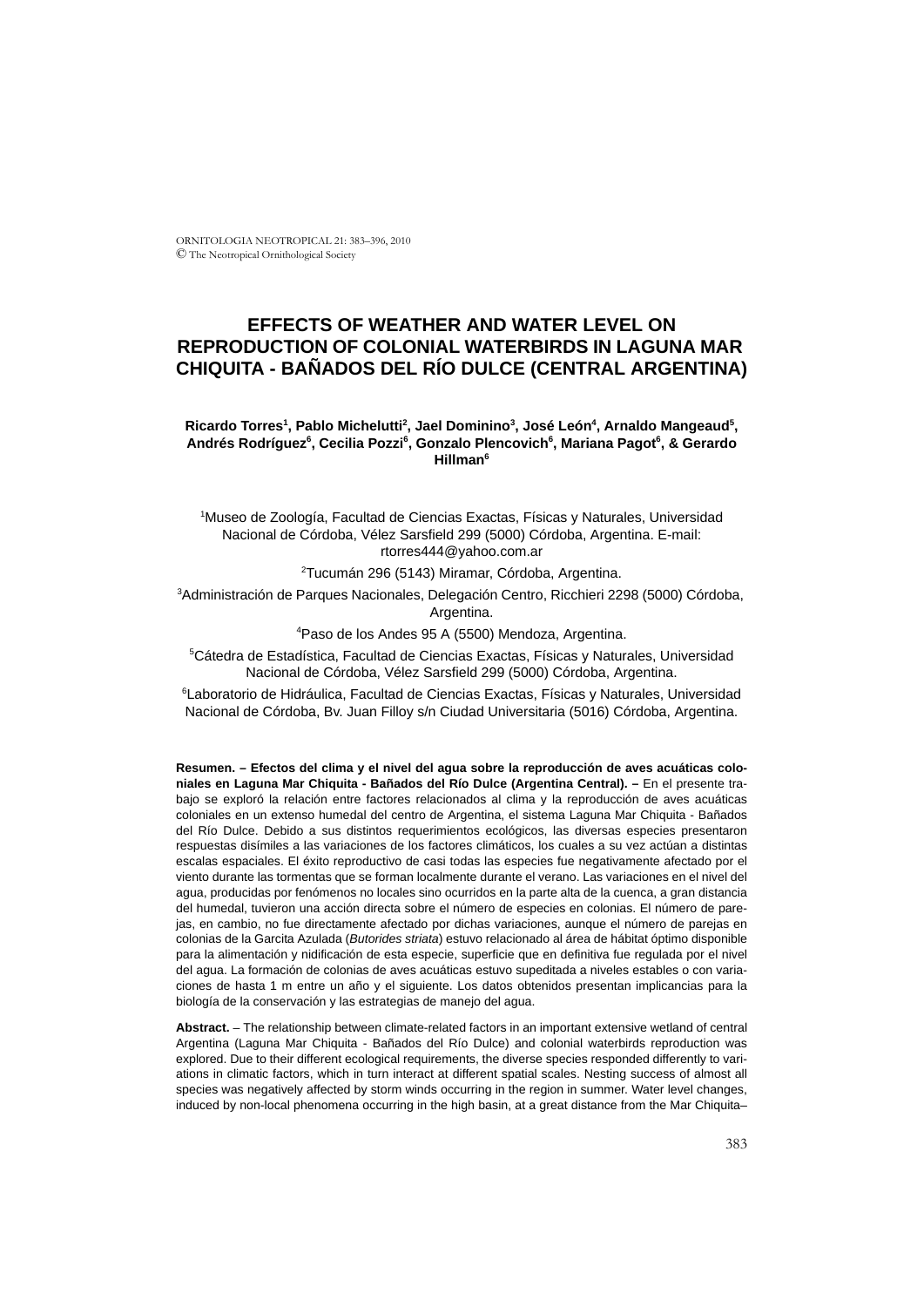Dulce River system, had a direct effect on species number in colonies. On the contrary, pair numbers was not directly affected by water level changes, although the pair numbers in the Striated Heron (*Butorides striata*) colonies was related to the area of the feeding and nesting habitat suitable for this species, which was eventually regulated by water level. Waterbirds colony formation depended on water levels that were stable or changed in up to 1 m in consecutive years. The data obtained has implications for biodiversity conservation and water management strategies.

**Key words:** Mar Chiquita, Bañados del Río Dulce, colonial waterbirds, nesting success, wind, water level.

# INTRODUCTION

It is well known that climate is a key factor in the population dynamics of birds, affecting their metabolic rate, behavioral patterns, distribution and movements, nesting success, etc. (Crick 2004, Butler & Taylor 2005; Chambers & Loyns 2006). Birds have to deal with variable climate conditions, both at seasonal and interannual scales, and even with cyclical phenomena at a larger temporal scale (Ware & Thomson 2000, Butler & Taylor 2005). Waterbirds are particularly vulnerable to climate variations (Chambers & Loyns 2006), because they depend on water availability for most of their life requirements; many species, particularly waders, are especially affected by water level changes (Kushlan 1976, 1986, Powell 1987, Dimalexis & Pyrovetsi 1997, Gawlik 2002).

Understanding the relationship between birds and climate is essential to make predictions on possible future scenarios and to implement mitigation actions accordingly (Crick 2004, Rehfisch *et al.* 2004, Chambers & Loyns 2006). Studies on this subject have been mostly conducted in developed countries that have large databases of meteorological variables and population dynamics of many bird species covering long periods of time. In southern South America such information is scarce or nonexistent. Recently, the results of the first 10 years of the Neotropical Waterbird Census have proved to be a valuable tool for elucidating the movements of several species in this region (Blanco & Carbonell 2001). Nevertheless, in many places the coverage of the meteorological station network is deficient or its use has been discontinued. Based on fragmentary information, this work attempts to establish the influence of climate-related variables on the reproduction of colonial waterbirds in an extensive and important wetland of central Argentina, the Laguna Mar Chiquita (MC) and Bañados del Río Dulce (BD) system.

### METHODS

*Study area.* The MC-BD system is located in central Argentina (28º50'–31º00'S, 62º10'– 63º20'W; Fig. 1). MC is the final collector of the largest South American endorheic basin, with a catchment area of 37,570 km² (Reati *et al.* 1997). The general climate in the basin has been defined as monsoonic subtropical semiarid, with temperate to warm temperatures and scarce rainfall (700–800 mm) concentrated between October and March. However, rainfall is abundant in the mountains to the west of the basin due to the topographic effect (Bucher *et al.* 2006). Frequent thunderstorms with strong winds of an average maximum speed of over 90 km/h occur in MC-BD system in summer (Fig. 2), with an absolute maximum of almost 137 km/h recorded in January 2003 in the meteorological station of Miramar.

MC is a permanent shallow saline lake of nearly 6000 km² (Reati *et al.* 1997, Rodríguez *et al.* 2006). Affluents of the Dulce River, the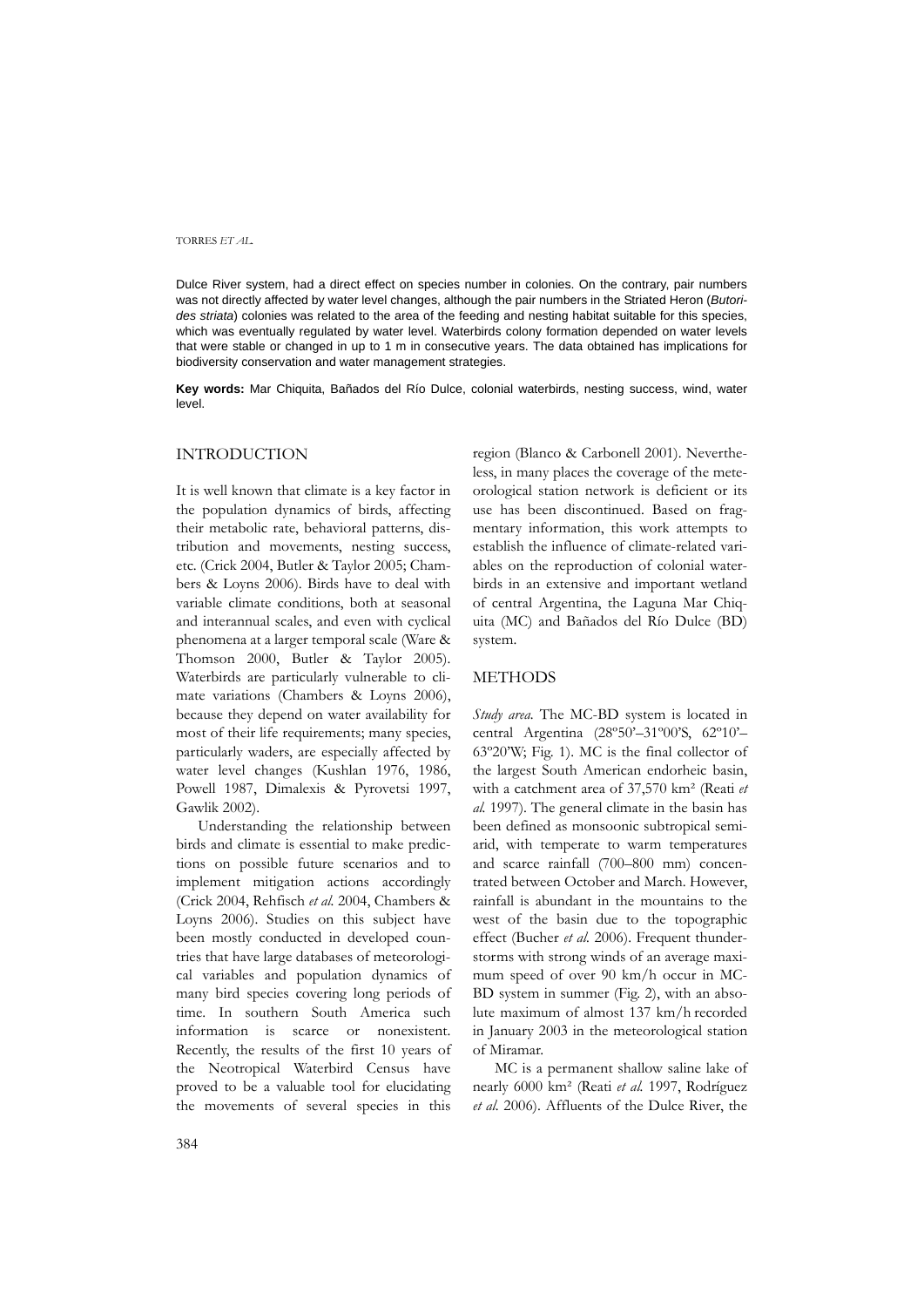EFFECTS OF WEATHER AND WATER LEVEL ON WATERBIRDS



FIG. 1. Geographic location of the Laguna Mar Chiquita – Bañados del Río Dulce system. Black circles indicate relative situation of bird colonies (A: Utis A colony; B: Utis B colony; C: San José colony; D: Cristalli colony).

main tributary, are originated in the mountains to the west of the basin, and the Dulce River ends to the north of MC. Upstream, the Dulce River flow is regulated by a large dam (Embalse de Río Hondo). In its final portion the river floods a great part of the surrounding lands (up to 3500 km², Rodríguez *et al.* 2006) during the summer and autumn, originating secondary channels and lagoons. Usually, in early winter the water level recedes, and the remnant isolated ponds are dry in early spring. Because there is a marked water deficit at the local level, the water level in MC-BD is mainly controlled by the Dulce River discharge, which depends on the rainfall occurring in the high basin (Rodríguez *et al.* 2006).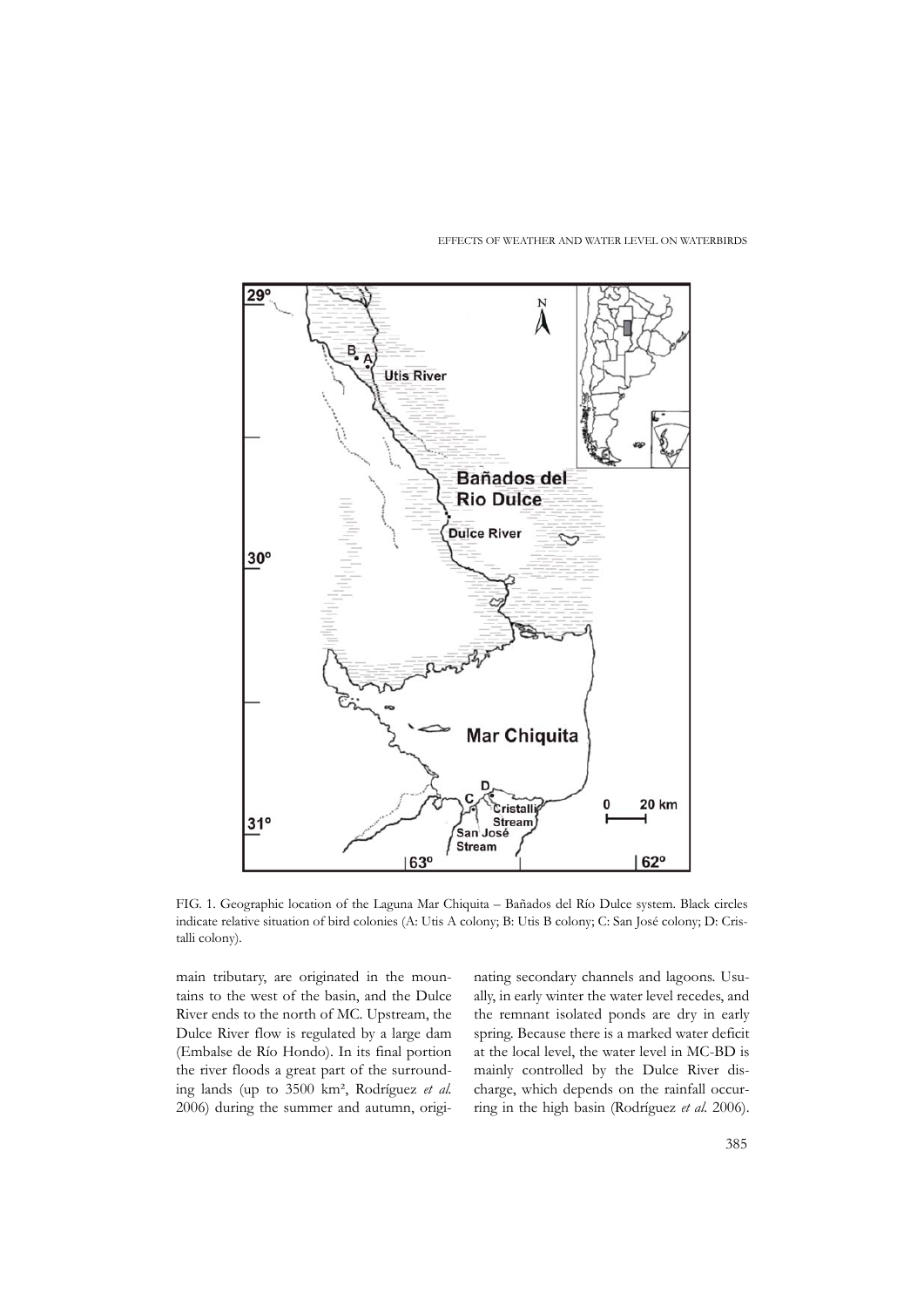

FIG. 2. Mean maximum wind speed in Miramar, Laguna Mar Chiquita, measured in the Miramar Meterological Station from 2001 to 2005.

Other tributaries and several minor streams flow into MC in the south and southwest coasts (Reati *et al.* 1997). The small flooded area caused by these rivers and streams between October and March is limited by the abrupt slope in those sectors of the coast (RT pers. observ.)

The MC-BD system is characterized by the drastic fluctuations in the flooded area, not only seasonal but also of periods of several years. During the late 1970's, the water level in Mar Chiquita rose notably, increasing the flooded area from 2000 km<sup>2</sup> to the current values, which were reached in 1982. This increase is related to the rainfall rise in the entire basin (Pasquini *et al.* 2006) and produced changes in the physical characteristics of the lake, mainly in its salt concentration (Piovano *et al*. 2002).

Biogeographically, MC-BD is located in the Chaco region; therefore, the aquatic vegetation is typical of Chacoan wetlands (Sayago 1969, Luti *et al.* 1979, Cabido & Zak 1999, Menghi 2006).

Field work was conducted in two sites:

1. Miramar (30º55'S, 62º04'W). This is the

only coastal town, located on the southern coast of MC. Here the San José and the Cristalli streams flow into the lake (Fig. 1). Stream banks are covered by dense shrubs that are flooded when water level rises. Available rainfall data series of the meteorological station of Miramar include the following periods: January 1986–November 1987, January 1988– August 1993, October 1993, January 1994– June 1996, August–December 1996, April– October 2001, April–May 2002, January– October 2003, January–August 2004, and October 2004–November 2005. Rainfall concentrates between October and April. Monthly water level data were available for the periods: November 1967–October 1997 and February 2001–August 2005. Here, two breeding colonies of the Striated Heron (*Butorides striatus*) were studied.

2. The Utis River (a Dulce River tributary, near the locality of Paso de Los Oscares (29°15'S, 63°11'W; Fig. 1), in northern BD. In this area, grasslands alternate with riparian forests; both are flooded during the wet season (December–May). Waterbird nesting colonies settle on riparian forests or scrublands.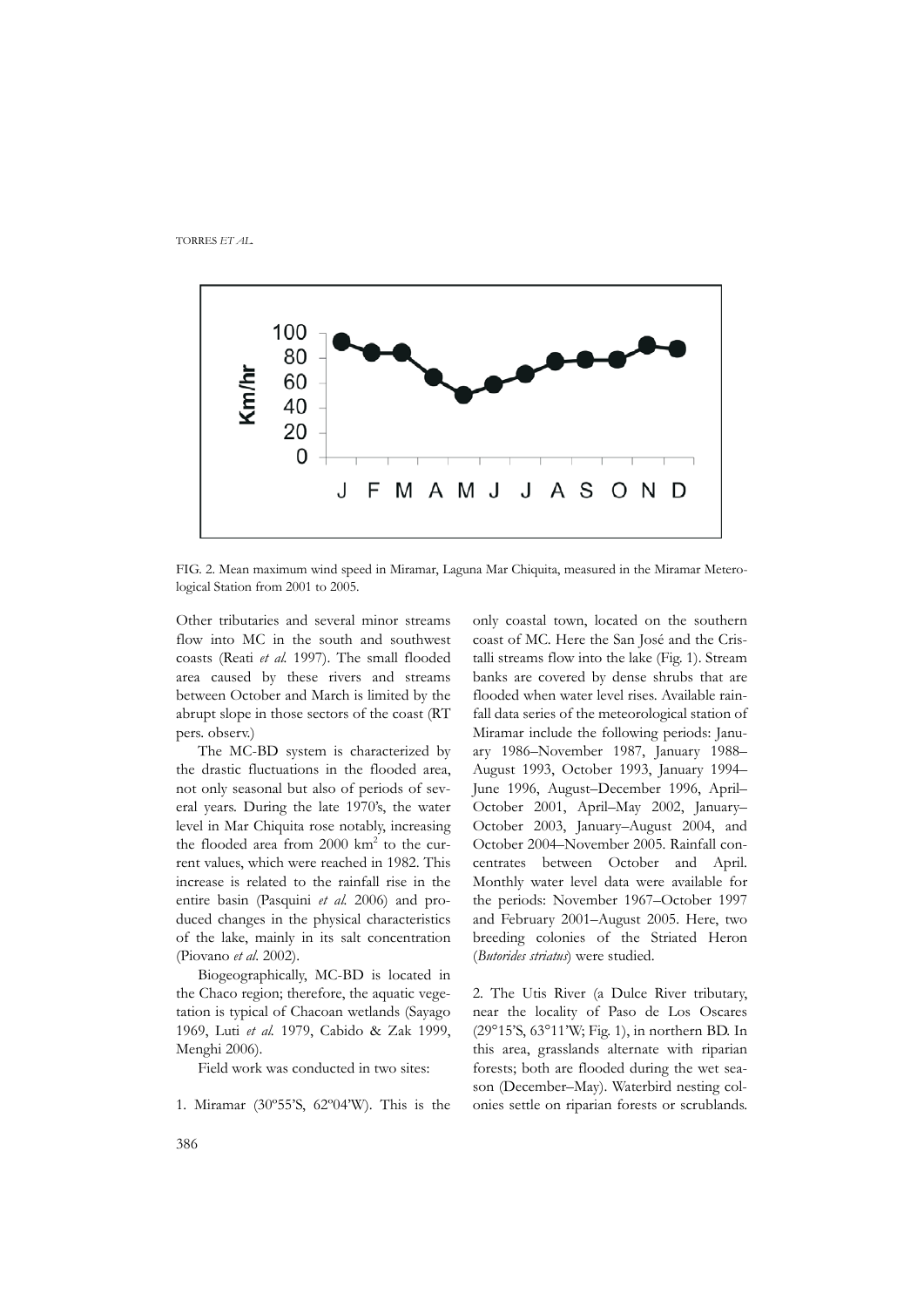Rainfall has been measured systematically since October 2002 at the nearest meteorological stations: Sumampa (approximately 30 km to the west) and Paso de La Cina (about 70 km to the south). Between 1998 and 2006 the water level was measured, as the distance between surface water and the bridge across Utis River. This measurement was related to the maximum depth of the river at this point. The maximum depth was constant throughout the study period, with the exception of a big water level fall occurred during 2004 and 2005, when the river did not flood the bordering areas. In this site, we studied two colonies of multiple species of herons, egrets, and cormorants.

*Field work.* Our study was carried out between 1990 and 2004 in Miramar, and between 1998 and 2006 in the Utis river. As colony size in study area varied greatly between sites and years, in the cases that the size of the colonies precludes direct counting of total nest numbers (> 1000 nests), this value was estimated by averaging the number of active nests occurring within 25 randomly selected 100-m² plots, and then multiplying this density value by the area covered by the colony, measured with GPS (Fasola *et al.* 2004). All nests in ten of the 25 plots were marked and visited weekly (MC) or semi-monthly (BD) in order to avoid negative effects of investigator presence on nesting success of birds (Carney & Sydeman 1999). Number of eggs and/or chicks was recorded in each visit. Also, causes of death or loss of eggs and chicks were determined when possible. Nests with broken eggshells and no evidence of fallen nestlings were assumed to have been predated. Eggs that disappeared from tipped or dislodged nests after storms were considered as lost by wind action. Eggs that failed to hatch were opened to determine if they were sterile or if the embryo died before completing development. Clutches with dead embryos in all eggs were

assumed to have been abandoned by parents. Likewise, dead or missing nestlings from nests displaced or dislodged after storms were considered as lost by wind action. Nestlings found dead in nests were assumed to have died of starvation or sibling aggression. The content of all nests was observed directly or with the aid of a 2-m mirror pole.

*Analysis of data.* Species numbers in colonies and total nest estimates were correlated with changes in annual rainfall and water level at the beginning of clutch. Such analysis addressed only the variation among annual estimates. In Miramar, since Striated Herons fed perching on flooded shrubs at water depths of up to approximately 1 m (Torres 2004), nest number was also correlated with the flooded area between the coastline and up to 1 m deep in an area of 29.70 km², comprising the mouths of the San José and the Cristalli streams. Such flooded area was considered as the potential feeding area of this heron population, and was obtained working on a rectangular grid generated from digitization of the contour lines of the Miramar topographic map (map number 3163-16- 4, 1:50,000 scale) of the Instituto Geográfico Militar, and considering the water level at laying, in every breeding season analyzed. This analysis was performed by means of Spring v4.2 software (Câmara *et al.* 1996). In the Utis River area, as in the whole BD, differences in topography of a few centimetres can cause a great difference in flooded area, depending on the changes in water level. There are no topographic maps available with such level of detail for this region. All correlations were performed by means of the Spearman's r coefficient (r<sub>s</sub>).

The nesting success of Neotropic Cormorants (*Phalacrocorax brasilianus*), Great Egrets (*Ardea alba*), Cattle Egrets (*Bubulcus ibis*), Striated Herons, and Black-crowned Night Herons (*Nycticorax nycticorax*) was calculated using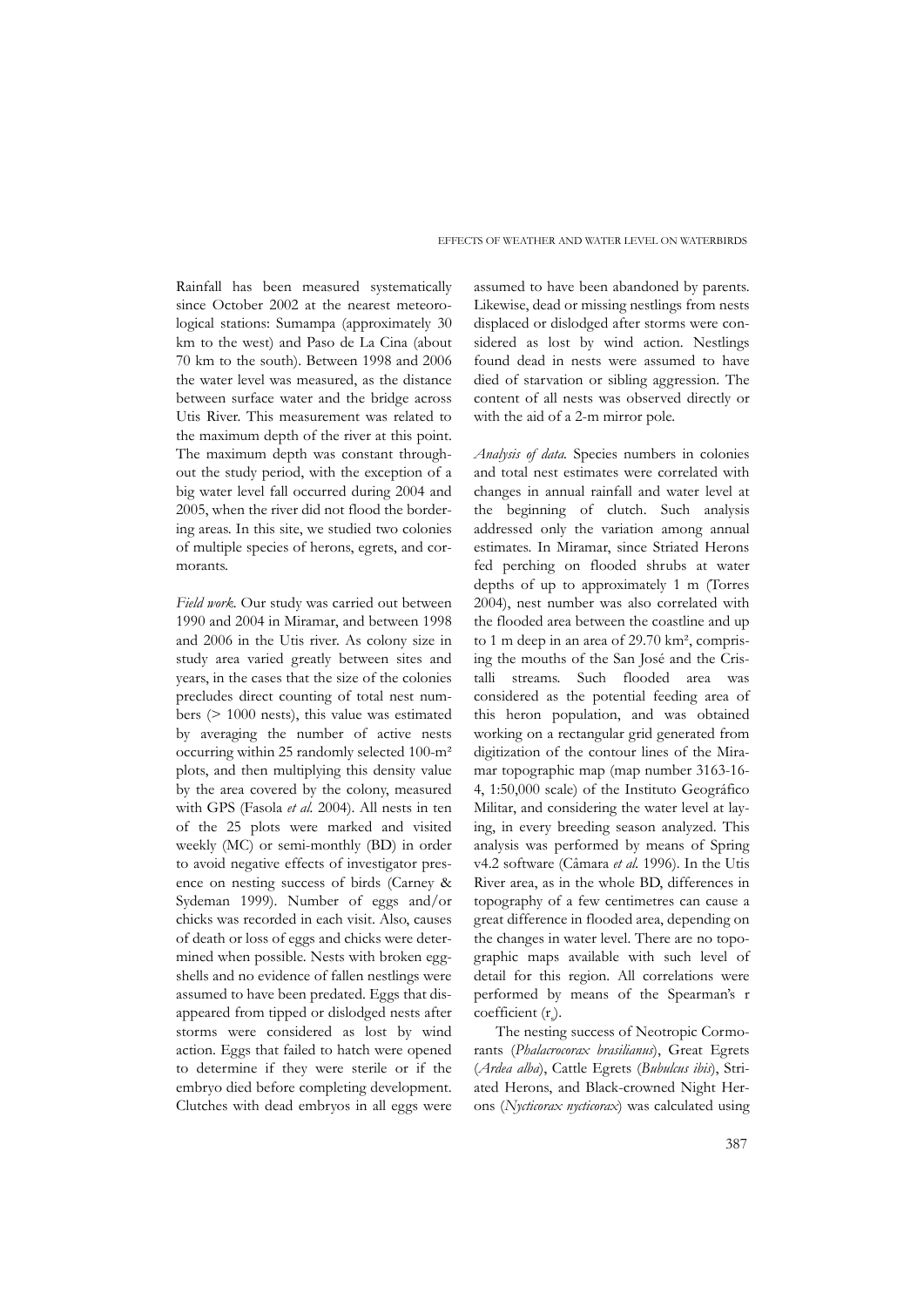the Mayfield method (Mayfield 1975). This method assumes equal survival probabilities throughout the period measured (Erwin & Custer 1982). Nest losses however may vary in different periods of the nesting cycle; thus, success was calculated separately for the egg and chick stages. Incubation lengths (30 days for Neotropic Cormorants, 25 days for Great Egrets, 24 days for Cattle Egrets, 22 days for Striated Herons and 25 days for Blackcrowned Night Herons) were obtained from Hancock & Elliot (1978) and Del Hoyo *et al.* (1992). Nestling development was observed until a maximum of 21 days after hatching; after that time, assigning chicks to individual nests became difficult because chicks were already capable of climbing nearby branches. Striated Herons were an exception, since the low nest density allowed us to monitor nestling development until they fledged. Comparisons of nest survival between groups were carried out by the test developed for the Mayfield estimator by Hensler & Nichols (1981).

## **RESULTS**

*Miramar.* Colonial nesting of Striated Herons occurs in two streams near Miramar: San José and Cristalli Colonies were therefore named San Jose and Cristalli (Fig. 1). Data of total nest numbers of nine breeding seasons are available for these colonies (breeding seasons from 1990–91 to 1996–97, 2000–01, and 2003–04). Herons nested in only one of the two colony sites each year, with the exception of two breeding seasons in which both sites were used (Fig. 3a). Maximum numbers were 58 active nests in the 1994–95 breeding season, and also 58 pairs in the 2003–04 breeding season. Nesting began in early November (Figs. 4a, b) and fledglings completed development in mid March.

Total nest number was not related to water level at the beginning of egg laying  $(r_s =$ 

0.35;  $N = 9$ ;  $p > 0.05$ ). Nevertheless, almost all the reproductive events occurred after falls or rises of the water level < 1 m with respect to the previous year (Fig. 5a). The maximum numbers were reached with inter-annual changes up to 0.4 m; only small colonies (< 20 pairs) occurred with changes greater than 0.8 m. The potential feeding area had a direct effect on the number of nests ( $r = 0.71$ ; N = 9;  $p \leq 0.05$ ). No significant relationships between nest numbers and annual rainfall were observed in eight breeding seasons for which there were rainfall data available  $(r_s = -1)$ 0.63;  $N = 8$ ;  $p > 0.05$ ).

Nesting success was determined in the San Jose colony during the four breeding seasons comprised between November 1993 and March 1997. Few pairs nested during the reproductive seasons of 1995–96 and 1996– 97, which failed during incubation. Nesting success was the same in 1993–94 and in 1994–95 breeding seasons (Table 1). Taking into account both breeding seasons as one group, no significant differences between egg-stage success and chick-stage success (*Z*  $= 0.81$ ;  $p > 0.05$ ; Hensler-Nichols test) were observed.

Wind was the main loss factor, both during the egg and chick stages (Fig. 6a). Dead embryos were observed in some eggs that did not hatch in the 1993–94 breeding season. A low number of chicks died of starvation or sibling aggression; the causes of the remaining egg and chick losses could not be determined.

*Utis river.* We studied breeding of Cattle Egret, Great Egret, Black-crowned Night Heron, and Neotropic Cormorant in this area. In addition, Snowy Egrets (*Egretta thula*), Cocoi Herons (*Ardea cocoi*), Striated Herons, Wood Storks (*Mycteria americana*) and Roseate Spoonbills (*Platalea ajaja*) also breed here. Birds used two sites to establish breeding colonies in this area. Colonies were located close to the river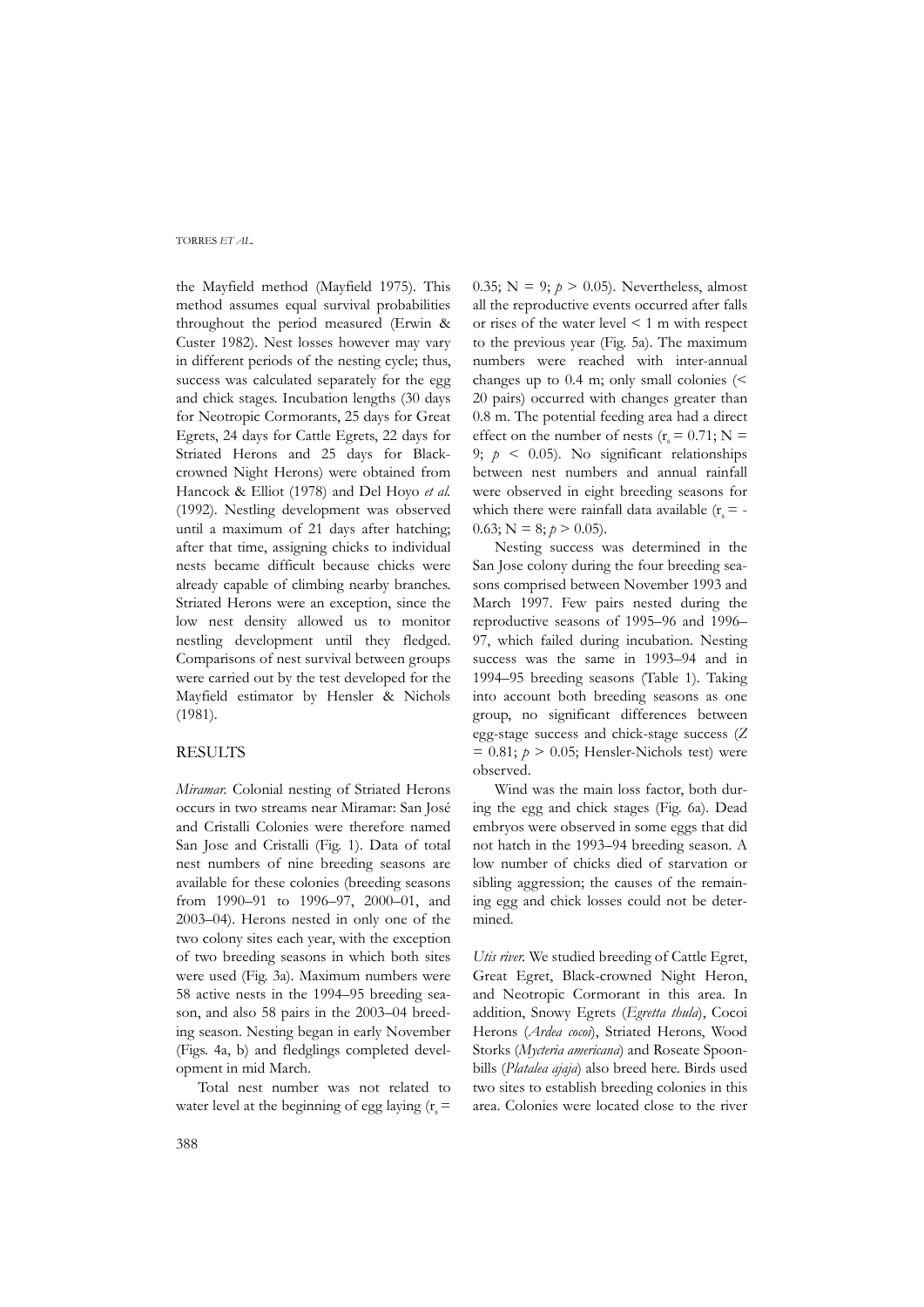

#### EFFECTS OF WEATHER AND WATER LEVEL ON WATERBIRDS

FIG. 3. Number of nests per breeding season, of: a) the Striated Heron in Miramar (San José and Cristalli colonies); and b) diverse species in Utis A (1998 – 2001) and Utis B (2002, 2003 and 2006) colonies.

and were named Utis A and B (Fig. 1). Birds never used these sites simultaneously (Fig. 3b). During 2004 and 2005, due to a severe drought the Utis River did not overflow and no marshland areas were formed; consequently, waterbird breeding colonies were not observed in the area in these years. Maximum estimates for individual species were 8150 nests of Neotropic Cormorants, 3550 nests of Great Egrets, 6050 nests of Cattle Egrets, and 2650 nests of Black-crowned Night Heron (mean nest density in 25 100 m<sup>2</sup>-plots =  $6.52$  $±$  10.76 for cormorants, 2.84  $±$  2.70 for Great

Egrets,  $4.84 \pm 5.53$  for Cattle Egrets, and 2.12 ± 2.67 for Black-crowned Night Heron; colony area = 12.5 ha), all registered in the Utis A colony in 1998 (Fig. 3b). Waterbird colonial species generally began egg laying in this zone in summer; the Black-crowned Night Heron nested at the end of autumn and during winter (Fig. 4c–g). Nevertheless, all the species were observed nesting during the winter in BD outside study span, when food conditions were suitable.

Considering the breeding seasons between 1998 and 2006, the relation between colonial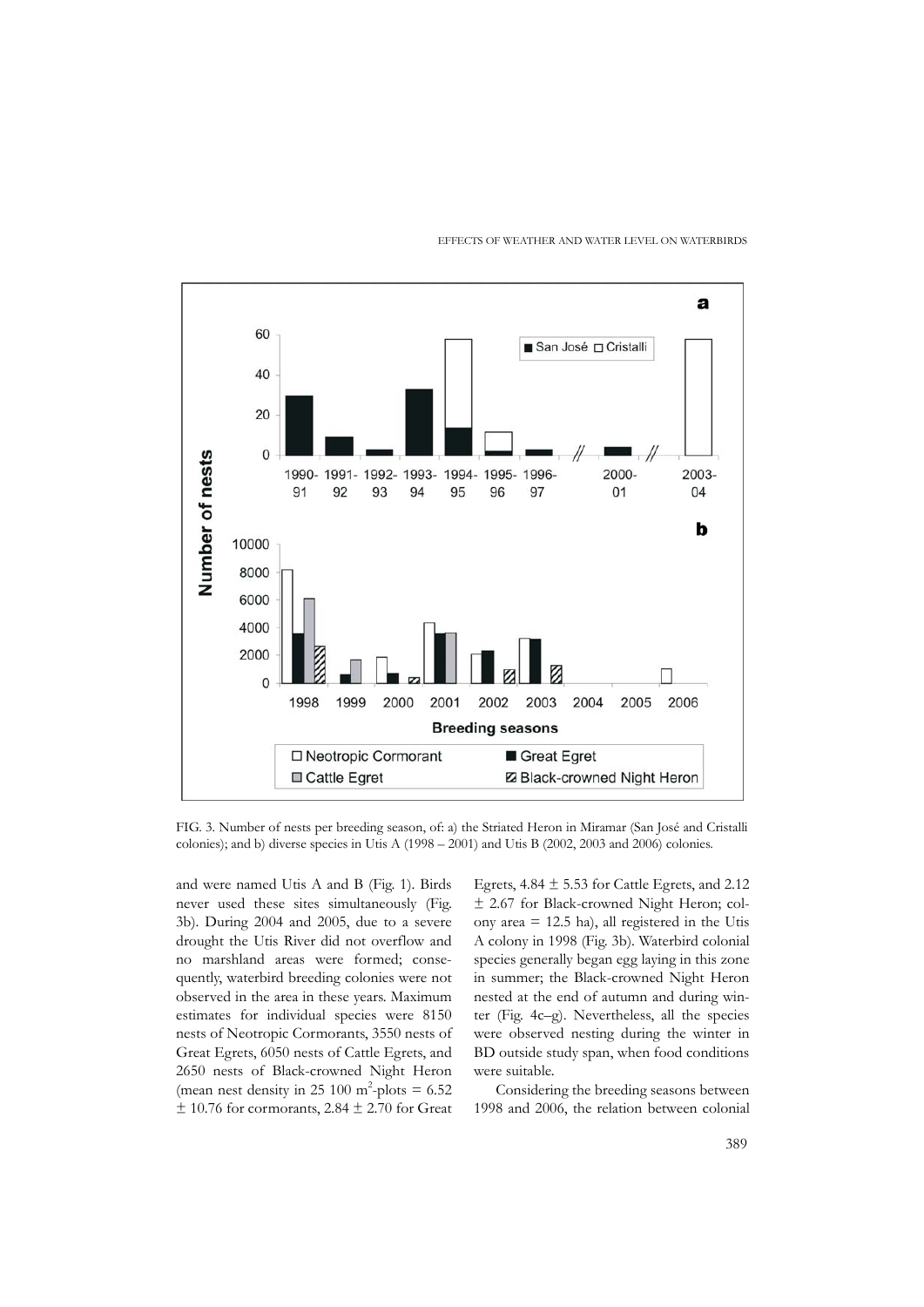TABLE 1. Nesting success of Striated Herons in the San José colony (Miramar, Laguna Mar Chiquita) and of Neotropic Cormorants, Great Egrets, Cattle Egrets, and Black-crowned Night Herons in the Utis A colony (Bañados del Río Dulce). <sup>1</sup> Mean number of 3-week-old nestlings per nest.

| Species/seasons           | Egg-stage<br>nest success<br>(nest-days) | Chick-stage<br>nest success<br>(nest-days) | Nesting success<br>(nest-days) | Nestlings<br>per nest <sup>1</sup><br>$\pm$ SD |
|---------------------------|------------------------------------------|--------------------------------------------|--------------------------------|------------------------------------------------|
| Striated Heron            |                                          |                                            |                                |                                                |
| 1993–94 ( $N = 33$ )      | 0.70(413)                                | 0.57(742)                                  | 0.39(1155)                     | $1.15 \pm 1.21$                                |
| 1994–95 ( $N = 14$ )      | 0.62(221)                                | 0.63(182)                                  | 0.39(403)                      | $0.64 \pm 0.94$                                |
| Neotropic Cormorant       |                                          |                                            |                                |                                                |
| 1998 ( $N = 97$ )         | 0.50(1277)                               | 0.80(928)                                  | 0.40(2,205)                    | $0.67 \pm 0.98$                                |
| Great Egret               |                                          |                                            |                                |                                                |
| 1999 ( $N = 30$ )         | 0.39(336)                                | 0.76(196)                                  | 0.30(532)                      | $0.97 \pm 1.13$                                |
| Cattle Egret              |                                          |                                            |                                |                                                |
| 1999 ( $N = 64$ )         | 0.58(651)                                | 0.80(707)                                  | 0.47(1358)                     | $0.93 \pm 0.92$                                |
| Black-crowned Night Heron |                                          |                                            |                                |                                                |
| 1998 ( $N = 30$ )         | 0.39(301)                                | 0.94(262)                                  | 0.37(563)                      | $1.13 \pm 1.10$                                |
| $2000 (N = 30)$           | 0.52(385)                                | 1.00(280)                                  | 0.52(665)                      | $1.23 \pm 1.01$                                |

species number and water level at the beginning of egg laying was marginally significant  $(r<sub>s</sub> = 0.67; N = 9; p = 0.051)$ . In contrast, the number of breeding pairs was not influenced by variations in water level in the Utis River  $(r_s)$  $= 0.42$ ; N = 9;  $p > 0.05$ ). All the reproductive events occurred when water depth was between 3.5 and 4.5 m in the Utis River (Fig. 5c). Most nesting events occurred with changes in water level below 0.5 m (Fig. 5b). No reproductive events occurred during the big water level fall of more than 1.5 m in 2004, and in the following year, when water level remained low, with very little variation with respect to the previous year. In 2006, water level returned to the usual values, increasing almost 2 m and allowing recolonization by breeding colonial waterbirds. This was the only reproductive event occurring after a drastic change in water level (Fig. 5c). Relationships between rainfall and numbers of species and nests were not considered due to the low time coverage of rainfall data at the Sumampa and Paso de la Cina meteorological stations.

Wind was the main mortality factor identified in Neotropic Cormorants, Great Egrets, and Cattle Egrets, both during incubation and at the chick stage (Fig. 6b). Some clutches in the Utis A colony were lost because of nest abandonment by parents, notably in Blackcrowned Night Herons. Also, in this species the highest percentages of predated eggs and losses of nestlings by starvation or sibling aggression were observed.

# DISCUSSION

*Effects of storm winds and other mortality factors.* Winds were the main cause of egg losses in most of the colonial species evaluated. In contrast, because of their clinging ability nestlings had a higher probability of surviving to wind effects. Predation, and climate constraints to a lesser degree, are the most frequent causes of egg losses throughout the distribution range of the species considered in this study (Maxwell & Kale 1977, Burger 1982, Kaiser & Reid 1987, Hothem & Hatch 2004). Egg losses caused by wind in MC-BD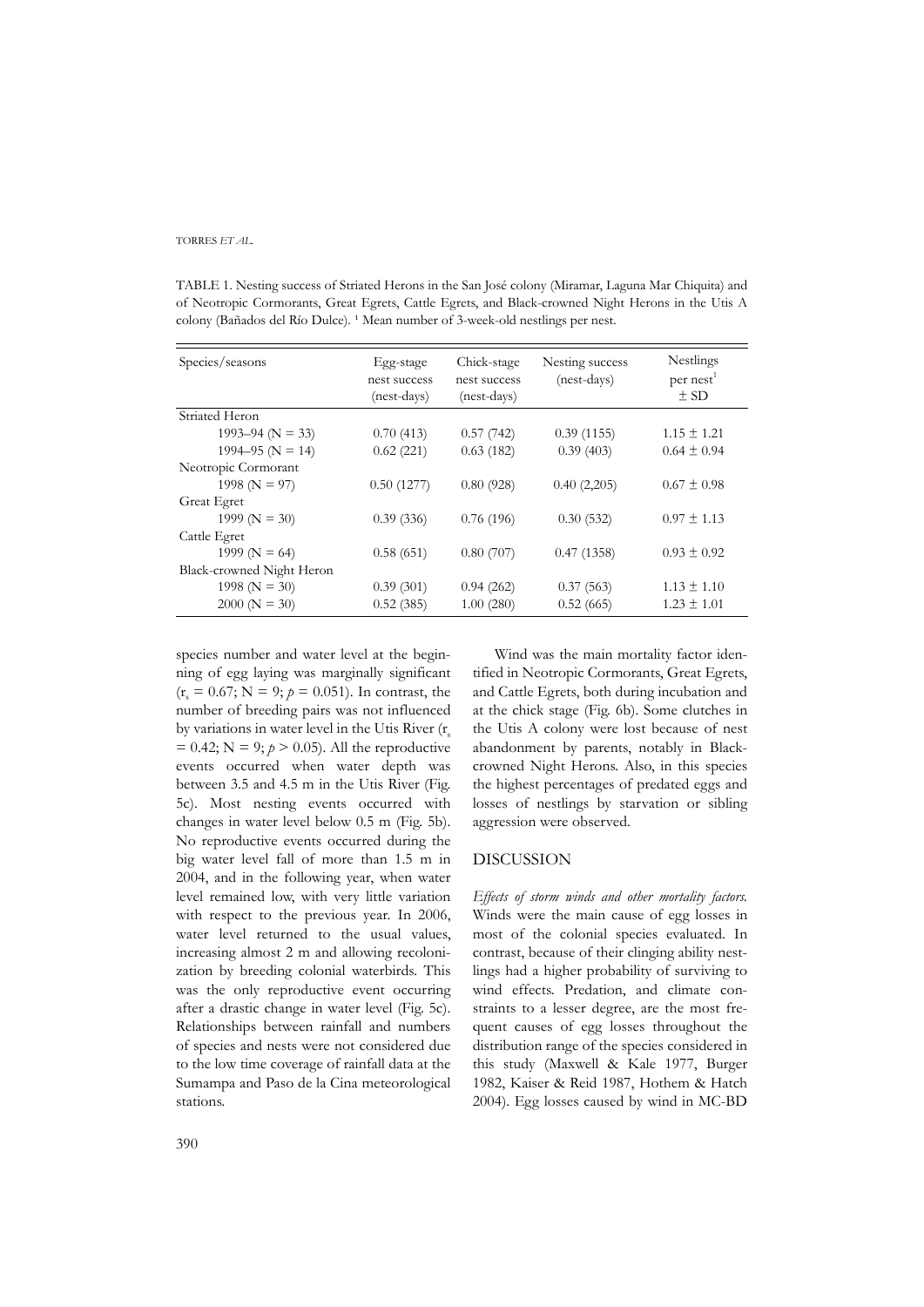

#### EFFECTS OF WEATHER AND WATER LEVEL ON WATERBIRDS

FIG. 4. Laying chronology (weekly percentage of laying pairs) of colonial waterbird species in San José Colony (a–b), Miramar, Laguna Mar Chiquita, and in Utis A colony (c–g), Bañados del Río Dulce.

largely exceeded those attributable to predation and other factors, which only represented a small proportion of all egg losses. Blackcrowned Night Heron was the only species that was not affected by wind. During the

study span, egg-laying in this species occurred between late April and early July, i.e., when the maximum average wind speed is below 70 km/h (Fig. 2); in contrast, egg-laying in the other species usually occurred between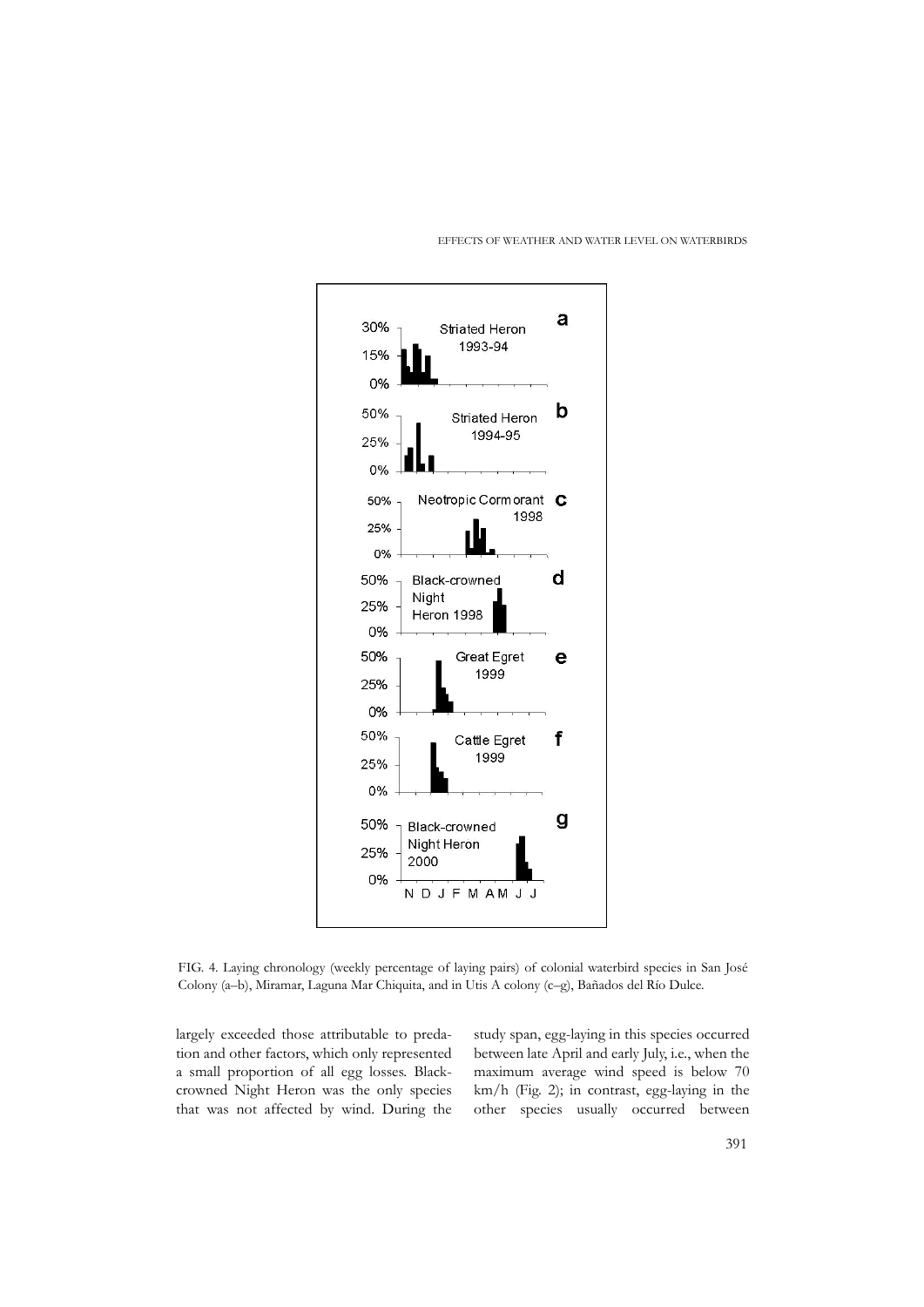

FIG. 5. Nest numbers in colonies, in relation to water level changes in consecutive years in (a) Miramar, San José and Cristalli colonies pooled, and (b) the Utis River (all colonies pooled), and in relation to water depth at laying in the Utis River (c). The 2004, 2005 and 2006 breeding seasons in the Utis River are remarked, because its specials characteristics (see text for explanations).

November and March, when the wind exceeds (sometimes to a great extent) 80 km/ h. Due to the absence of losses by wind, the mortality factors that had low incidence in

most of the species had an important effect in the Black-crowned Night Heron.

Since wind had a low incidence during the chick stage, all the species were more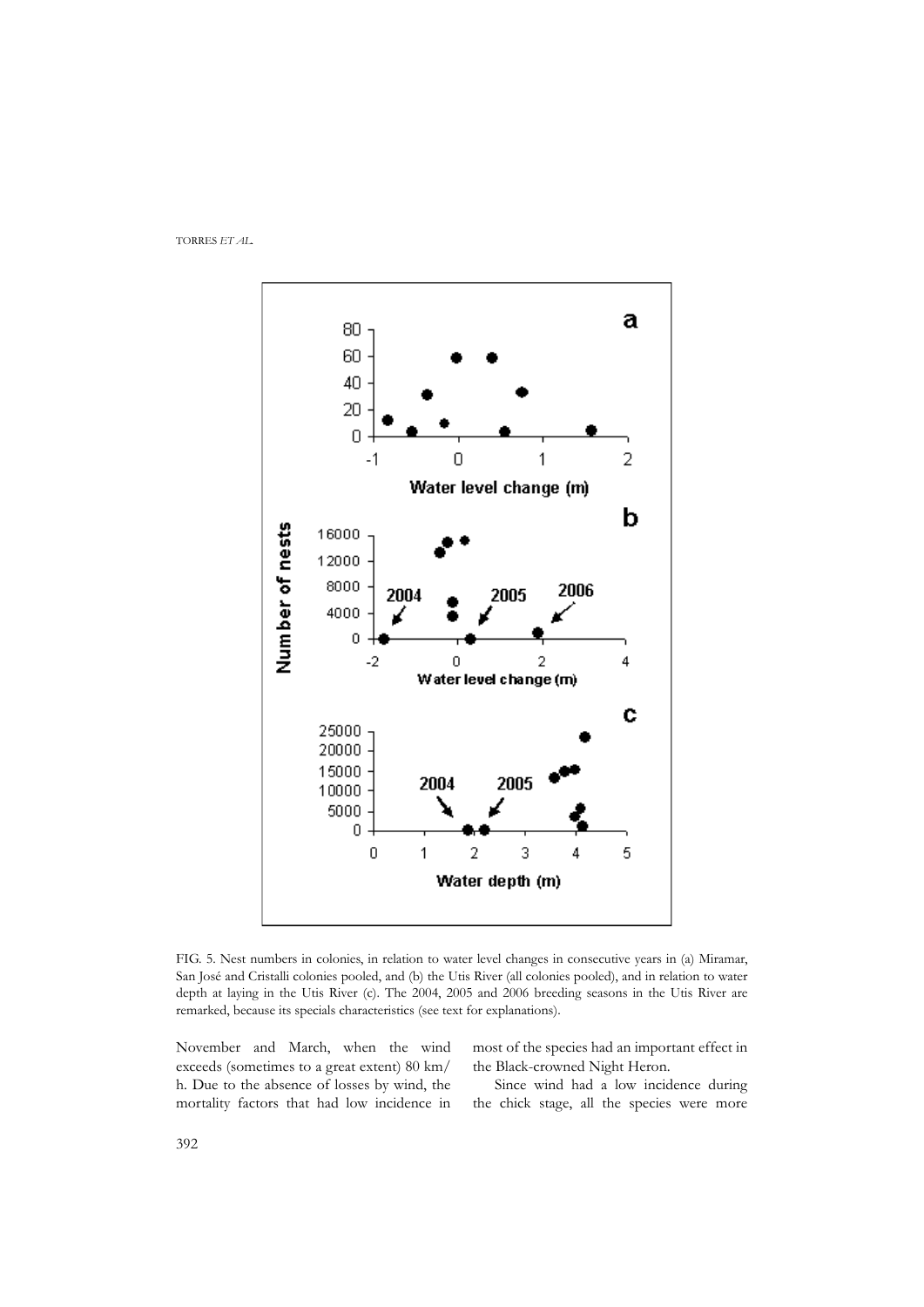



FIG. 6. Mean percentage of losses per nest and per cause for: a) Striated Herons in San José colony, Miramar, Mar Chiquita; and b) Neotropic Cormorants and three heron species in Utis A colony, Bañados del Río Dulce, in different breeding seasons. Numbers above columns indicates sample size (coinciding in "a" with total nest numbers).

successful at this stage than during incubation, with the notable exception of the Striated Heron, whose nestlings died of starvation or sibling aggression in large numbers. The latter mortality factor affected all the species considered, and in general had a low effect on final productivity. The Blackcrowned Night Heron had the highest performance during the chick stage. In the 2000 breeding season, after a successful egg stage during which all nests produced at least one hatchling, this species reached the highest value of nesting success of all species examined.

*Effects of local rainfall.* As water level fluctuations in the MC-BD system do not depend on local rainfall but on rainfall in the high basin of the Dulce River, colonial waterbirds in this region should not be largely affected by local rainfall fluctuations. In fact, annual precipitation did not influence the pair numbers of Striated Herons in Miramar. Nevertheless, a strong relationship was previously detected between Cattle Egret nesting success and local rainfall in MC, probably due a positive effect of rainfall on prey populations (Torres & Mangeaud 2006).

*Effects of water level fluctuations.* For many waterbird species throughout the world, water level is one of the main variables that affects feeding and reproduction (Kushlan 1986, Powell 1987, David 1994, Briggs *et al.* 1997, Dimalexis & Pyrovetsi 1997, Kingsford & Johnson 1998, Duncan *et al.* 1999, Gawlik 2002, Russell *et al.* 2002). Water level influences wading birds directly by determining the depth at which they can feed, or indirectly, by deter-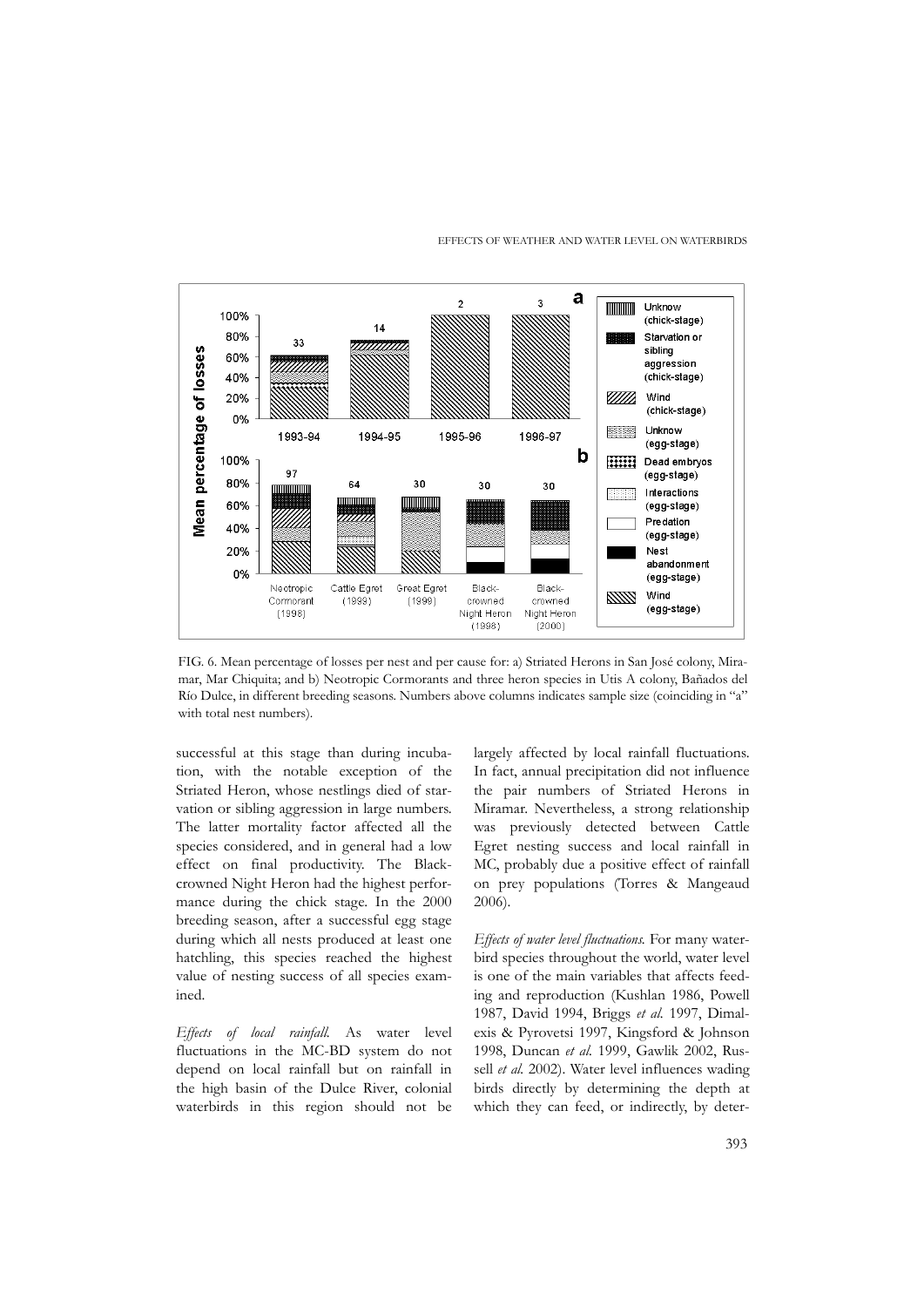mining the extension of suitable feeding habitats. In Utis A colony, a direct effect of water level on species number was observed but not on breeding pairs number. This suggests that in this site the rise in water level, rather than increasing the availability of the same type of feeding habitat, promote the coexistence of more diverse habitats, increasing the offer for more species with different requirements. In Miramar, water level did not affect the number of breeding pairs of the Striated Heron directly; however, it did so indirectly through its influence on the species' potential feeding area. Some studies of other heron species (Gibbs 1991, Farinha & Leitâo 1996, Baxter & Fairweather 1998) also found relationships between the availability of feeding habitats and the number of nests. Furthermore, both in the Utis River and in Miramar, colony formation mainly depended on stable water levels or levels with small inter-annual changes, suggesting that habitat predictability plays a key role on colony establishment and site fidelity.

*Implications for conservation.* MC-BD is a very important wetland for the congregation and nesting of many species of waterbirds (Torres & Michelutti 2005). Consequently, a portion of the wetland is protected at both provincial and international levels. One of the most important efforts was the inclusion of the system as Ramsar Site in 2002. The site protects almost the entire MC, and a small portion of the BD. Many ecosystem processes in MC-BD, however, are regulated by events that occur at a great distance from the wetland. Protection and management of this wetland system, therefore, should not be conducted only at the local scale but at a much greater spatial scale. Our results can contribute to devise possible management strategies of river discharge and water level to maximize abundance, richness, and nesting success of colonial waterbirds.

Inter-annual water changes of up to 1 m favour the establishment of colonies in the whole area. In the particular case of the Utis River, colonies occur only with variations in water depth between 3.5 and 4.5 m. In BD, also, winter nesting of most colonial species normally occurs if floods remain until the beginning of winter (RT pers. observ.), as was the case of the Black-crowned Night Heron in this study; this phenomenon has also been observed in nearby wetlands, as Bañados de Figueroa (Olrog 1965). The possibility of breeding in late autumn and even in winter, when winds are not so strong, is therefore a factor to take into account. If water recession begins as late as at the beginning of winter, the remaining ponds take longer to dry off than if water recession begins earlier, since the temperature and thus the evaporation levels are lower than in autumn. Therefore, a water management strategy that maximizes colony establishment would be one that ensures a minimal discharge so that at least the areas surrounding the nesting sites would remain flooded until early winter.

# ACKNOWLEDGMENTS

We thank Alfredo Ponce for his invaluable aid. Gabriel Schelotto, Jorge Juárez, Raúl Vaca, Gabriela Martínez, Andrea Caselli, Andrés Losada, Gustavo Giovanetti, Julieta Sánchez, Alejandra Giantomassi, Julio Vallejo and Bernardo Parizek collaborated with field work. Comments and suggestions of two anonymous reviewers improved the manuscript. This study was partially supported by Secretaría de Ciencia y Técnica (Córdoba, Argentina), grant Nº 89/96, 177/97, 05/ M002 and 05/M042; CONICOR, grant Nº 3990 PID 41/97 and 4529 OPD 91/98; FONCyT PICTOR Redes, grant Nº 20251-5, and the Administración de Parques Nacionales de Argentina.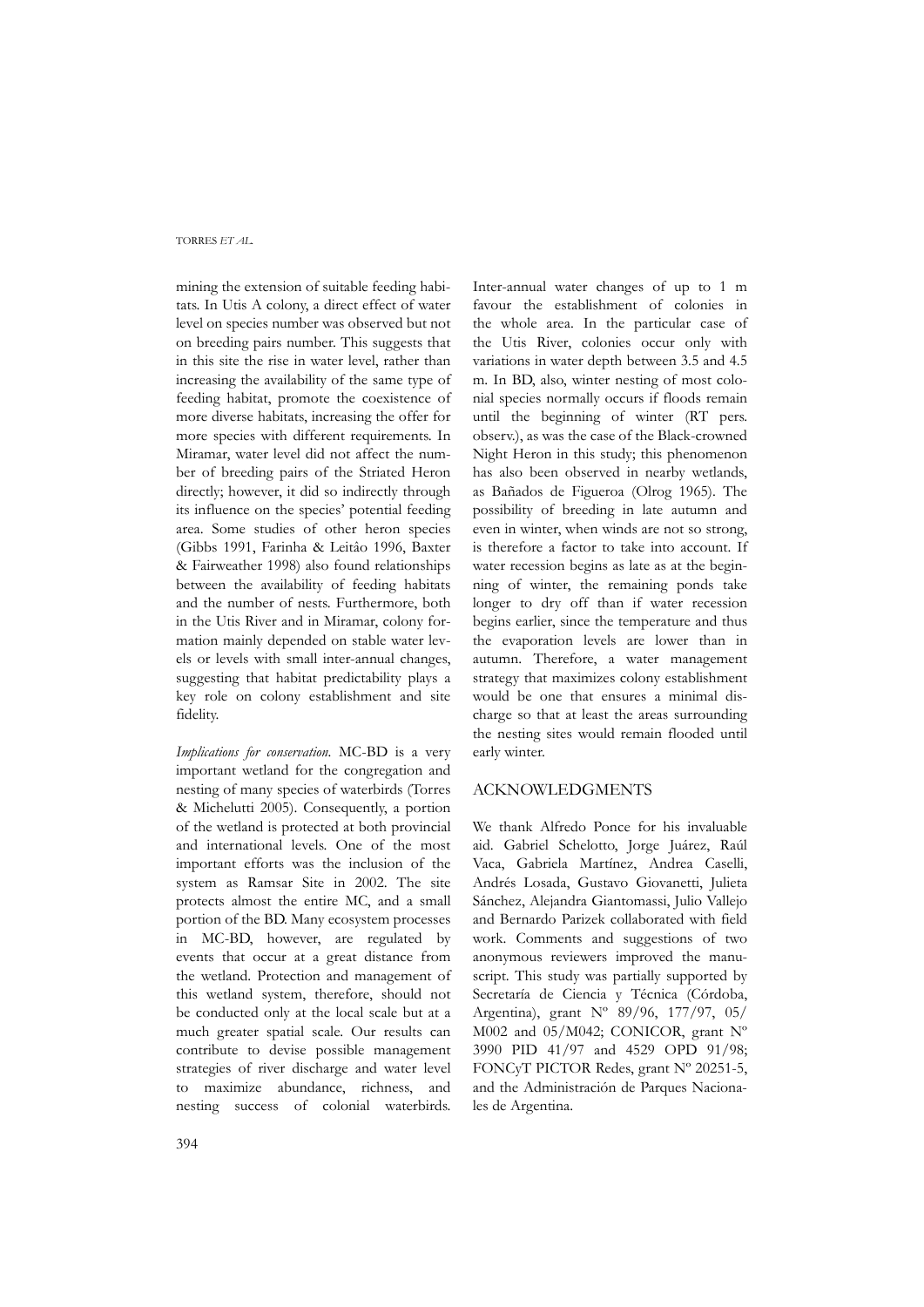## **REFERENCES**

- Baxter, G. S., & P. G. Fairweather. 1998. Does available foraging area, location or colony character control size of multispecies egret colonies? Wildl. Res. 25: 23–32.
- Blanco, D. E., & M. Carbonell (eds.) 2001. The Neotropical Waterbird Census. The first 10 years: 1990–1999. Wetlands International, Buenos Aires, Argentina, & Duck Unlimited, Inc., Memphis, Tennessee.
- Bucher, E. H., G. Gavier Pizarro, & E. D. Curto. 2006. Síntesis geográfica. Pp. 15–27 *in* Bucher, E. H. (ed.). Bañados del Río Dulce y Laguna Mar Chiquita (Córdoba, Argentina). Academia Nacional de Ciencias, Córdoba, Argentina.
- Burger, J. 1982. An overview of proximate factors affecting nesting success in colonial birds: concluding remarks and summary of panel discussion. Colon. Waterbirds 5: 58–65.
- Butler, R. W., & W. Taylor. 2005. A review of climate change impacts on birds. USDA Forest Service Gen. Tech. Rep. PSW-GTR-191: 1107– 1109.
- Cabido, M. R., & M. R. Zak. 1999. Vegetación del norte de Córdoba. Secretaría de Agricultura, Ganadería y Recursos Revocables de Córdoba, Córdoba, Argentina.
- Camara, G., R. C. Sousa, U. M. Freitas, & J. Garrido. 1996. SPRING: Integrating remote sensing and GIS by object oriented data modelling. Computer & Graphics 20: 395–403.
- Carney, K. M., & W. J. Sydeman. 1999. A review of human disturbance effects on nesting colonial waterbirds. Waterbirds 22: 68–79.
- Chambers, L. E., & R. H. Loyns. 2006. The influence of climate variability on numbers of three waterbirds species in Western Port, Victoria, 1973–2002. Int. J. Biometeorol. 50: 292–304.
- Crick, H. Q. P. 2004. The impact of climate change on birds. Ibis 146: 48–56.
- David, P. G. 1994. Wading bird use of Lake Okeechobee relative to fluctuating water levels. Wilson Bull. 106: 719–732.
- Del Hoyo, J., A. Ellis, & J. Sargatal (eds). 1992. Handbook of the birds of the World. Volume 1: Ostrich to ducks. Lynx Edicions, Barcelona, Spain.
- Dimalexis, A., & M. Pyrovetsi. 1997. Effect of water level fluctuations on wading bird foraging habitat use at an irrigation reservoir, Lake Kerkini, Greece. Colon. Waterbirds 20: 244–255.
- Duncan, P., A. J. M. Hewison, S. Houte, R. Rosoux, T. Tournebize, F. Dubs, F. Burel, & V. Bretagnolle. 1999. Long-term changes in agricultural practices and wildfowling in an internationally important wetland, and their effects on the guild of wintering ducks. J. Appl. Ecol. 36:11– 23.
- Erwin, R. M., & T. W. Custer. 1982. Estimating nesting success in colonial waterbirds: an evaluation. Colon. Waterbirds 5: 49–56.
- Farinha, J. C., & D. Leitao. 1996. The size of heron colonies in Portugal in relation to foraging habitat. Colon. Waterbirds 19: 108–114.
- Fasola, M., P. Galeotti, N. Dai, Y. Dong, & Y. Zhang. 2004. Large numbers of breeding egrets and herons in china. Waterbirds 27: 126–128.
- Gawlik, D. E. 2002. The effects of prey availability on the numerical response of wading birds. Ecol. Monogr. 72: 329–346.
- Gibbs, J. P. 1991. Spatial relationships between nesting colonies and foraging areas of Great Blue Herons. Auk 108: 764–770.
- Hancock, J., & H. Elliot. 1978. The herons of the world. Harper & Row, New York, New York.
- Hensler, G. L., & J. D. Nichols. 1981. The Mayfield method of estimating nesting success: a model, estimators and simulation results. Wilson Bull.  $93.42 - 53$
- Hothem, R. L., & D. Hatch. 2004. Nesting success of the Black-crowned Night Heron at Alcatraz Island, San Francisco Bay, California, 1990– 2002. Waterbirds 27: 112–125.
- Kaiser, M. S., & F. A. Reid. 1987. A comparison of Green-backed Heron nesting in two freshwater ecosystems. Colon. Waterbirds 10: 78–83.
- Kingsford, R. T., & W. Johnson. 1998. Impact of water diversion on colonially-nesting waterbirds in the Macquarie Marshes of arid Australia. Colon. Waterbirds 21: 159–170.
- Kushlan, J. A. 1976. Wading bird predation in a seasonally fluctuating pond. Auk 93: 464–476.
- Kushlan, J. A. 1986. Responses of wading birds to seasonally fluctuating water levels: strategies and their limits. Colon. Waterbirds 9: 155–162.
- Luti, R., M. Solís, F. M. Galera, N. Müller de Fer-